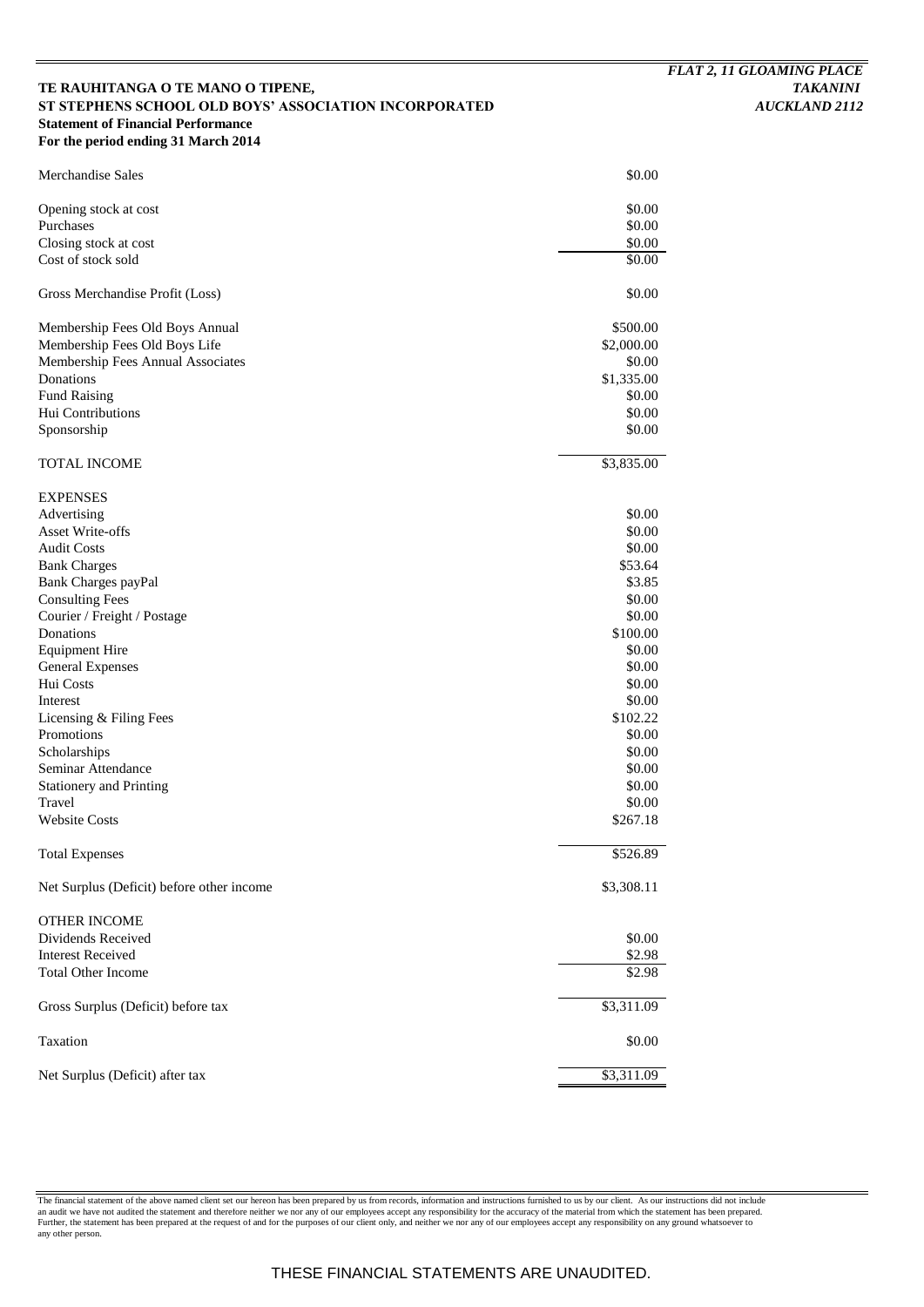# TE RAUHITANGA O TE MANO O TIPENE, TAKANINI ST STEPHENS SCHOOL OLD BOYS' ASSOCIATION INCORPORATED AUCKLAND 2112 ST STEPHENS SCHOOL OLD BOYS' ASSOCIATION INCORPORATED **Statement of Financial Position As at 31 March 2014**

| <b>CAPITAL &amp; RESERVES</b>                      |                  |
|----------------------------------------------------|------------------|
| <b>Members Capital</b>                             | \$0.00           |
| Retained Earnings - Brought Fwd                    | \$0.00           |
| Current Year Net Surplus (Deficit)                 | \$3,311.09       |
| Total Capital & Reserves                           | \$3,311.09       |
| <b>TERM LIABILITIES</b>                            |                  |
| Loan - SSQVTB                                      | \$0.00           |
| <b>Total Term Liabilities</b>                      | \$0.00           |
| <b>CURRENT LIABILITIES</b>                         |                  |
| <b>Trade Creditors</b>                             | \$0.00           |
| <b>Sundry Creditors/Accruals</b>                   | \$0.00           |
| Provision for Income Tax                           | \$0.00           |
| <b>Total Current Liabilities</b>                   | \$0.00           |
| <b>TOTAL FUNDS</b>                                 | \$3,311.09       |
|                                                    |                  |
| <b>CURRENT ASSETS</b>                              |                  |
| BNZ Cheque A/c                                     | \$3,213.96       |
| PayPal Account Balance                             | \$96.15          |
| Debtors<br><b>Interest Witholding Tax NZ Banks</b> | \$0.00<br>\$0.98 |
|                                                    |                  |
| <b>Total Current Assets</b>                        | \$3,311.09       |
| Suspense                                           | \$0.00           |
| <b>TOTAL ASSETS</b>                                | \$3,311.09       |

The financial statement of the above named client set our hereon has been prepared by us from records, information and instructions furnished to us by our client. As our instructions did not include<br>an audit we have not au any other person.